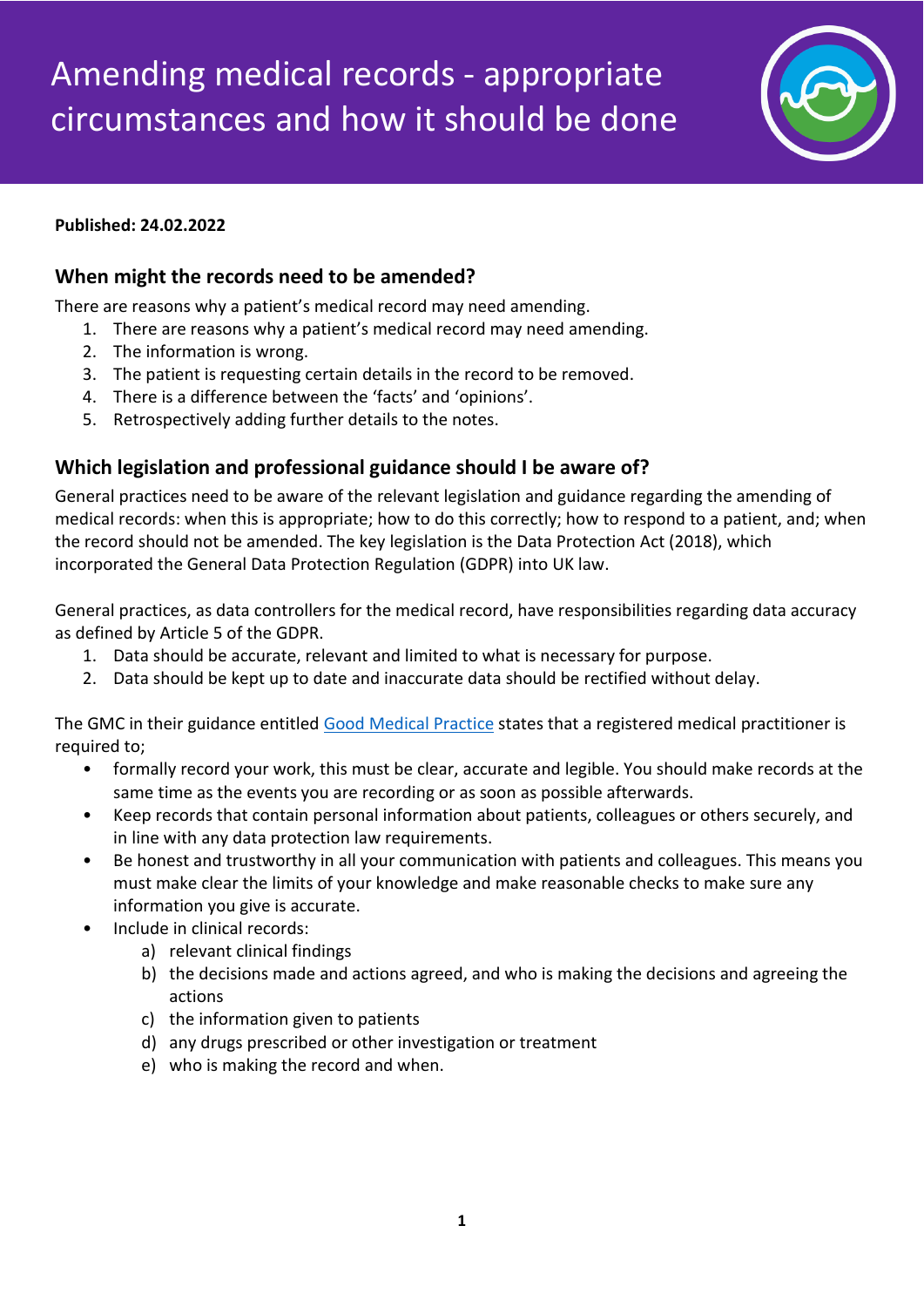

# **Correcting factual inaccuracies**

Under the GDPR legislation and GMC guidance, patients have a right to ask for factual inaccuracies in records to be rectified or deleted. This is termed a 'right to rectification'. Where the practice has discovered a factual error, they should inform the patient of this, explain any implications for their health/ treatment, apologise, and explain how the records will be amended. This discussion should be documented in the record.

The [ICO has produced guidance](https://ico.org.uk/for-organisations/guide-to-data-protection/guide-to-the-general-data-protection-regulation-gdpr/individual-rights/right-to-rectification/) on what a practice should do when it is asked by a patient to correct data which the patient believes is factually inaccurate. The practice should take reasonable steps to investigate whether the data is accurate and should be able to demonstrate it has done so. To do this it should consider the patients arguments and any evidence they provide. The practice should then contact the patient and either:

- Confirm it has corrected, deleted or added to the data, or;
- Inform the patient that they will not correct the data and explain why the practice believes the data is accurate.

If the practice refuses to correct the data, record in the medical record that the patient has challenged the data's accuracy and why. If the patient agrees, this can include details of what information the patient believes is inaccurate. If the patient is still unhappy, they may follow the normal complaints procedure or approach the ICO.

If the practice has disclosed the data to others, eg in a referral letter, it must contact them and tell them the data has been corrected or completed, unless this is impossible or involves a disproportionate effort. The practice should inform the patient which recipients have received the data.

# **Requests to delete/amend information**

Patients do not have the right to ask for an opinion you have made as a professional to be changed. The ICO has provided some useful [guidance for small health sector](https://ico.org.uk/for-organisations/guide-to-data-protection/guide-to-the-general-data-protection-regulation-gdpr/individual-rights/right-to-rectification/) bodies. If a patient requests certain details of the consultation to be removed from the medical record, a detailed discussion is needed. This should explore the reason for removing the information and the consequences, to their ongoing care, of this information being removed.

Alternative solutions should be explored including redacting the information so that it is not shared with third parties or other methods of restricting access to the record.

If the patient still requests for the information to be removed, unless there are clinical grounds or medicolegal grounds as to why this would be inappropriate, the information should be removed but with a clear and transparent explanation that the information has been deleted (the date, time and person who deleted the information should also be recorded. Where it is inappropriate for the information to be removed, the practice may wish to invite the patient to prepare an addendum that could be held on their records to be read in conjunction with the relevant entry/ entries in the records.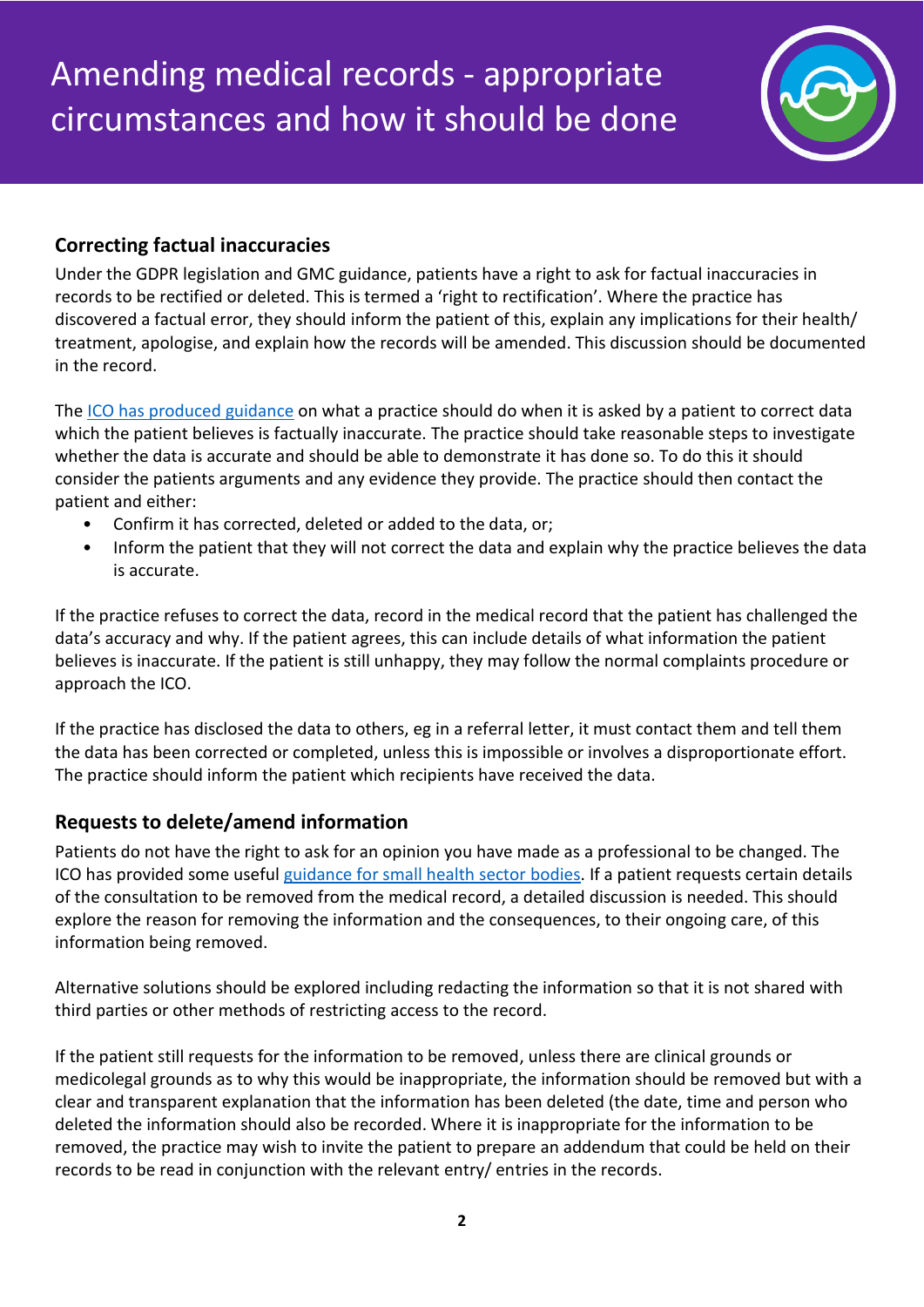

# **Retrospectively amending opinions**

Where the record contains an opinion, judgement or a provisional diagnosis and that later proves incorrect, this should be noted in a subsequent record entry, but the original entry should not be amended.

# **Retrospectively adding further details**

Retrospectively amending the records without an appropriate explanation in a non-transparent way (**please note it is not acceptable to simply rely on the computer audit trail**), especially when it has been done so in a self-serving way in the event of a complaint, claim, police or GMC investigation has serious implications that could result in criminal action, withdrawal of indemnity, a claim being upheld and/ or a GMC sanction (there have been cases in which doctors have been erased from the medical register for retrospectively amending the records inappropriately).

GPs work under immense pressure which can result not having sufficient time to write fully comprehensive contemporaneous notes. Whilst it can be frustrating is a complaint or claim arises if your record is not as comprehensive as you had hoped, you are still able to rely on any recollections that you had of the consultation and/ or your usual practice and whilst these are less then persuasive as a contemporaneous entry in the record, it may still be possible to defend allegations in the complaint or claim.

# **How to amend the medical record**

When retrospectively adding more detailed notes to the patient's record, the record should include (in a way that is immediately apparent to an objective reader):

- The name of the person adding the information.
- The time and date of the addition.
- An explanation of which information has been added.
- An explanation of why these were not recorded at the time of the original entry and why they are being entered now.

If the amendment relates to a third-party letter correcting for factual accuracy, then the original letter can be deleted and replaced with the corrected letter if the original letter had only been recently received, and no subsequent actions/decisions had been taken in response to the letter. However, if there is a significant time delay in receiving the corrected letter and actions/decisions have taken place, the original letter should be kept in the record alongside the corrected letter.

When making a correction of factual accuracy, it should be documented at who's request this correction is being made. Unless due to exceptional circumstances, the original entry should not be deleted but should be amended. If the request is to remove information from a paper record guidance should be sort from either the Caldicott Guardian or MDO.

The practice should respond to any request to amend the medical record within one month. If longer is needed (up to 2 months), the patient should be informed during the first month of this and the reason why.